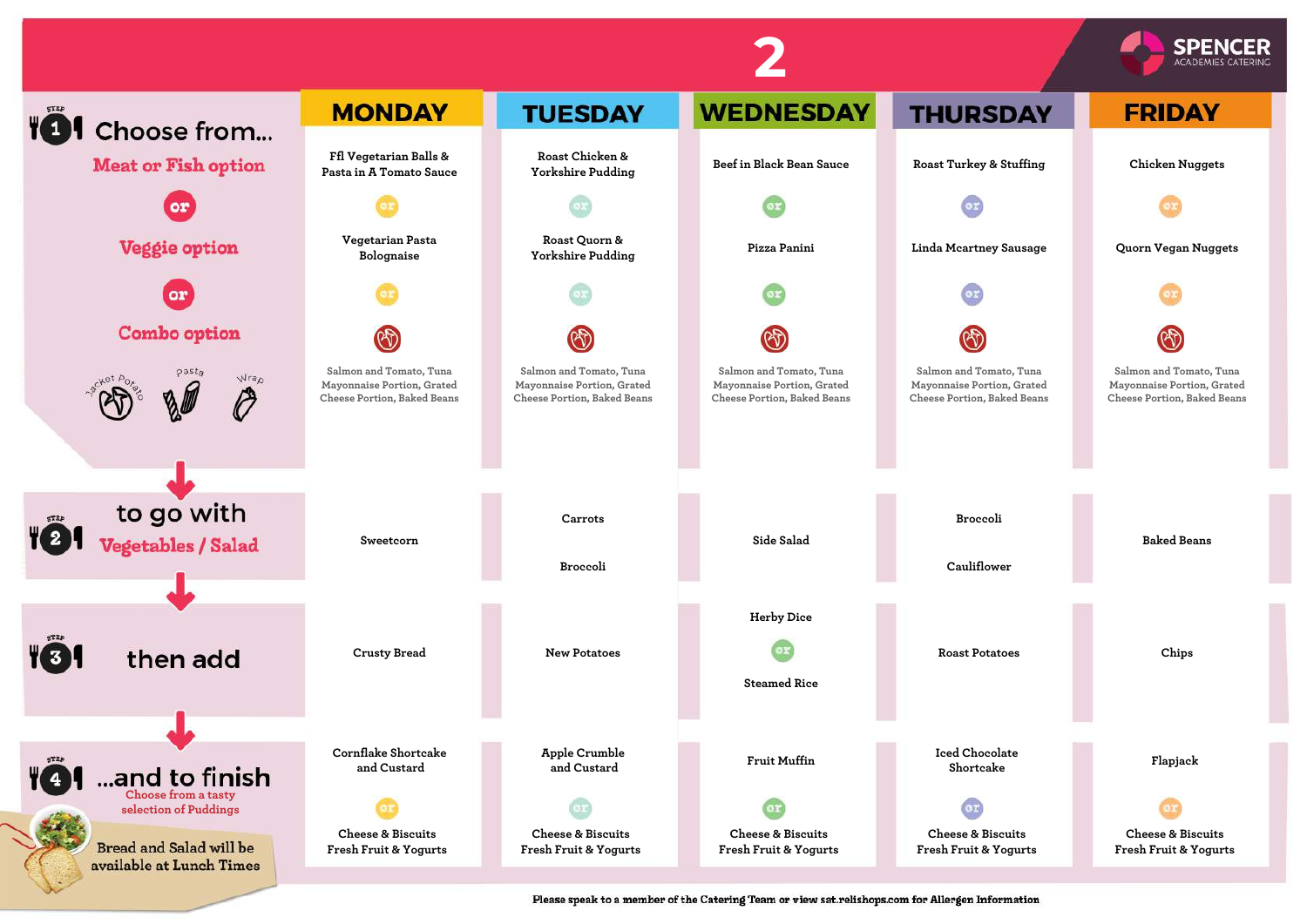

Please speak to a member of the Catering Team or view sat.relishops.com for Allergen Information